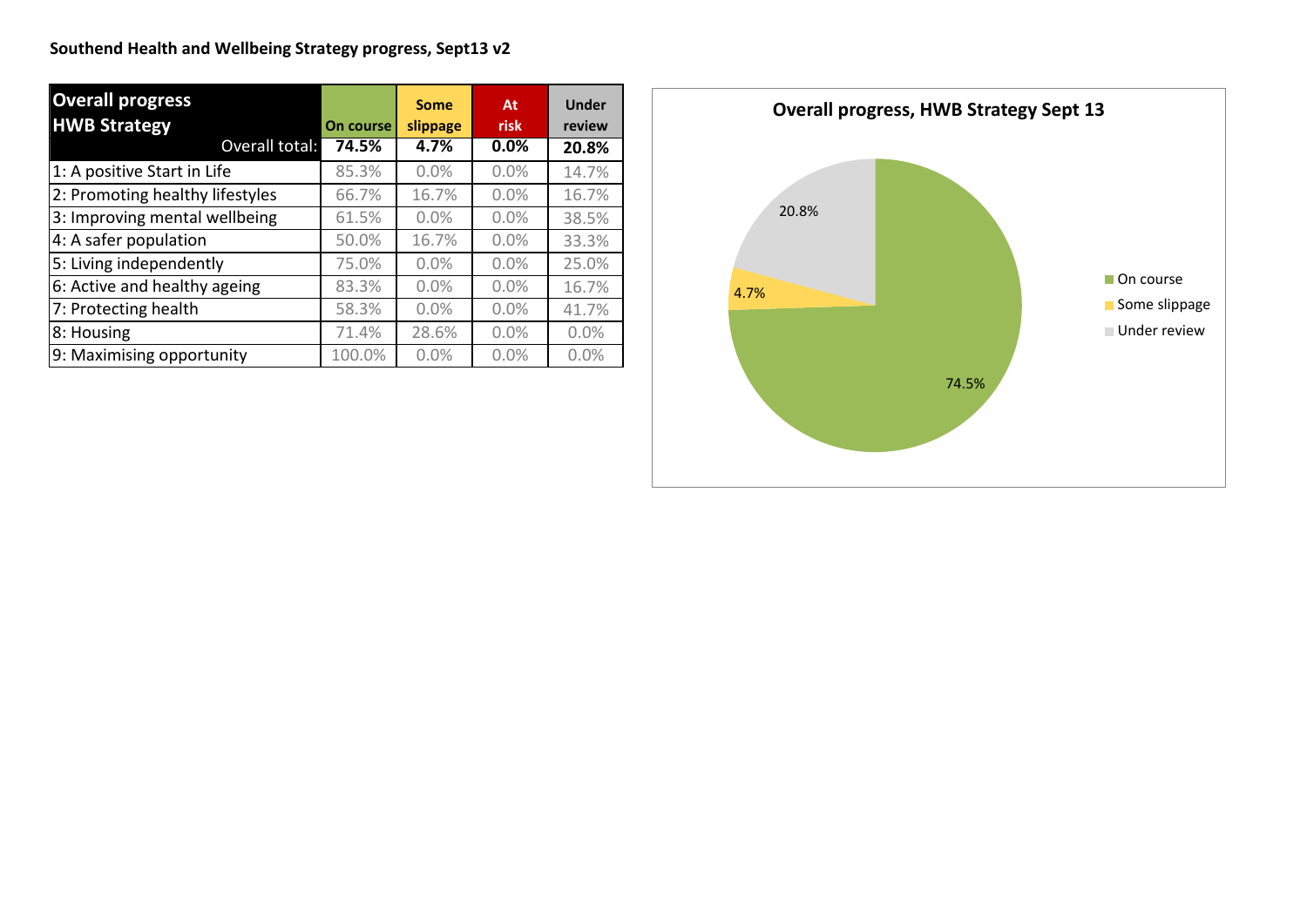| 1: A positive start in life               |           | Some     | At   | Under     |
|-------------------------------------------|-----------|----------|------|-----------|
|                                           | On course | slippage | risk | review    |
| Total:                                    | 85.3%     | 0.0%     | 0.0% | 14.7%     |
| 1.1 Close the divide between more         |           |          |      |           |
| advantaged and less advantaged            |           |          |      |           |
| children and families in Southend         | 4 actions |          |      |           |
| 1.2 Support families at the earliest      |           |          |      |           |
| opportunity to prevent their needs        |           |          |      |           |
| escalating                                | 6 actions |          |      |           |
|                                           |           |          |      |           |
| 1.3 Keep children and young people safe   | 6 actions |          |      |           |
| 1.4 Support young people and families to  |           |          |      |           |
| live healthier lifestyles                 | 2 actions |          |      | 5 actions |
| 1.5 Continue to improve the life chances  |           |          |      |           |
| for looked after children and those on    |           |          |      |           |
| the edge of care                          | 5 actions |          |      |           |
| 1.6 Support young people to prepare for   |           |          |      |           |
| employment                                | 3 actions |          |      |           |
| 1.7 Service delivery is influenced by the |           |          |      |           |
| views of all young people                 | 3 actions |          |      |           |

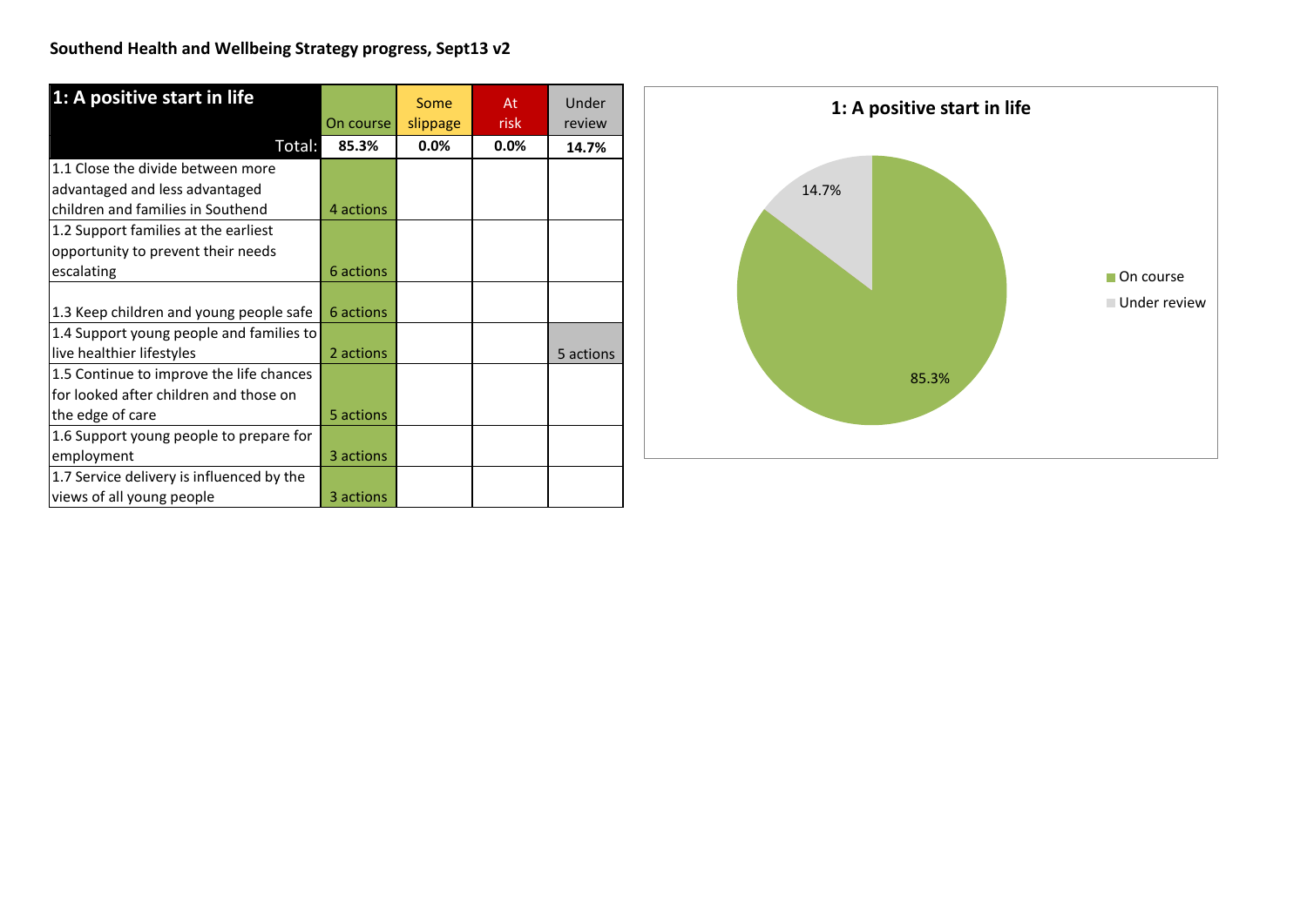| 2. Promoting healthy lifestyles<br>Total:                                                                         | On course<br>66.7% | Some<br>slippage<br>16.7% | At<br><b>risk</b><br>0.0% | Under<br>review |
|-------------------------------------------------------------------------------------------------------------------|--------------------|---------------------------|---------------------------|-----------------|
| 2.1 Smoking prevalence in Southend is                                                                             |                    |                           |                           | 16.7%           |
| reduced                                                                                                           | 4 actions          | 1 action                  |                           | 1 action        |
| 2.2 The increase in prevalence of people<br>overweight and obese is halted                                        | 2 actions          |                           |                           |                 |
| 2.3 Reduced harm from drugs and<br>alcohol in Southend and reduced uptake<br>of drugs and alcohol by young people | 2 actions          | 1 action                  |                           | 1 action        |



| 2.1 | Smoking prevalence in Southend is reduced                        | <b>Completion measure</b> | Notes/Status                                                                                                                                                                                                                                                                                                                          | Performance related data (incl<br>Covalent/PHOF ref numbers)                                                                                                                                                                                                                                                                                |
|-----|------------------------------------------------------------------|---------------------------|---------------------------------------------------------------------------------------------------------------------------------------------------------------------------------------------------------------------------------------------------------------------------------------------------------------------------------------|---------------------------------------------------------------------------------------------------------------------------------------------------------------------------------------------------------------------------------------------------------------------------------------------------------------------------------------------|
|     | Actively manage patients at high risk of Cardio Vascular Disease | (PHOF2.3)                 | National marketing activities and National<br>campaigns are being implemented and<br>shaped to meet local need. Data and updates<br>on NHS Health checks carried out by Southend<br>GPs and outreach services for Southend<br>residents are recorded on Covalent, NHS<br>Health Checks up to last month (July) were on<br>trajectory. | Covalent code: 1314 PH03<br>Covalent: "We are a number<br>lof Health Checks below our<br>current target. There will be<br>additional figures added in<br>las some GP practices have<br>Inot submitted returns for<br>August and there are still<br>some outreach figures to be<br>lreported". Current value<br>1,924 vs EOY target of 2,064 |

| 2.3 | Reduced harm from drugs and alcohol in Southend and reduced<br>uptake of drugs and alcohol by young people | <b>Completion measure</b>                                                                                                                                                                                                                                                                                                                                                                                                                                                                                                                                                                                                                                               | Notes/Status                                                                                                                                                                                                                                                                                                                                                                                                                                                                                                                                                                                                                                                                                                                                                                                                      |
|-----|------------------------------------------------------------------------------------------------------------|-------------------------------------------------------------------------------------------------------------------------------------------------------------------------------------------------------------------------------------------------------------------------------------------------------------------------------------------------------------------------------------------------------------------------------------------------------------------------------------------------------------------------------------------------------------------------------------------------------------------------------------------------------------------------|-------------------------------------------------------------------------------------------------------------------------------------------------------------------------------------------------------------------------------------------------------------------------------------------------------------------------------------------------------------------------------------------------------------------------------------------------------------------------------------------------------------------------------------------------------------------------------------------------------------------------------------------------------------------------------------------------------------------------------------------------------------------------------------------------------------------|
|     | Commission an integrated service for drugs and alcohol users of all<br>lage                                | . Increase the number of successful<br>completion from drug and alcohol<br>treatments (PHOF2.15)<br>. Increase number of substance<br>misusers referred to treatment<br>identified through the criminal justice<br>system (PHOF2.16)<br>. Halt the rise in the number of alcohol<br>and drug related deaths<br>. Halt the rise in the number of alcohol<br>related hospital admissions (PHOF2.18)<br>. Increase the number of drug and<br>alcohol related offenders who are<br>supported into treatment<br>. Reduce alcohol related admissions to<br>prison (PHOF2.16)<br>. Reduce alcohol related deaths - Under<br>75 mortality rate from liver disease<br>(NHSOF1.3) | Original plans to re-commission services have been<br>placed on hold pending outcome of some financial<br>negotiations about prescribing costs. However,<br>work to develop much closer alliance between<br>exisiting providers is effective and adult services<br>are co-locating to adjacent premises in late 2013 to<br>further embed this approach. % jointly managed<br>cases is now an agreed 'Payment by Results' target<br>between adult services. Developmental<br>programme includes projects to develop drug test<br>on arrest, prevention in schools, family<br>interventions, improve inpatient detox services,<br>improve breadth of specialist alcohol provision<br>(incl. in hospital), and to develop clarity around<br>recovery approaches in Southend through a<br>transformational programme. |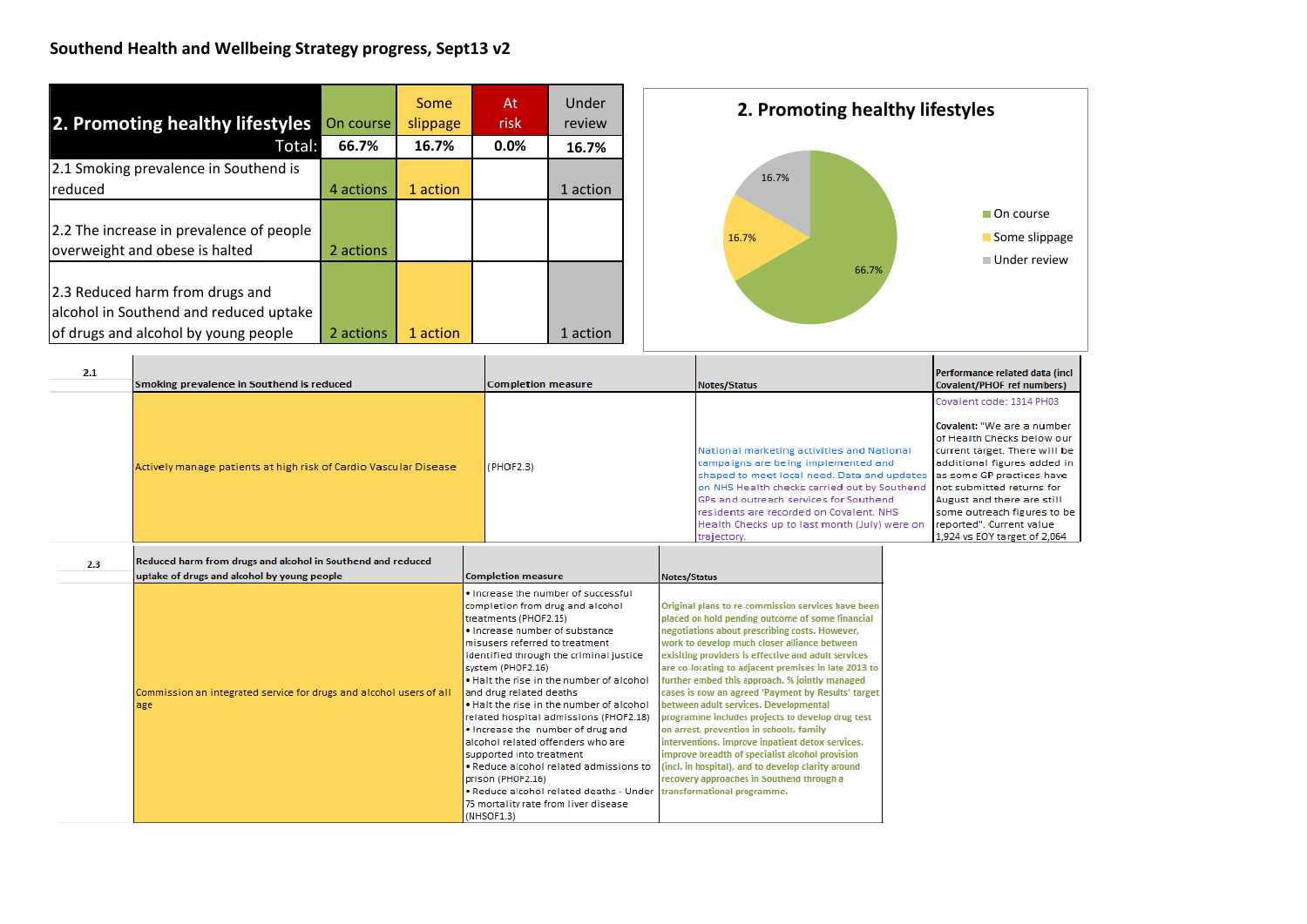| 3. Improving mental wellbeing            | On course | Some<br>slippage | At<br>risk | Under<br>review |
|------------------------------------------|-----------|------------------|------------|-----------------|
| Total:                                   | 61.5%     | $0.0\%$          | $0.0\%$    | 38.5%           |
| 3.1 A more holistic, cross-agency        |           |                  |            |                 |
| approach to delivering mental health     |           |                  |            |                 |
| services is in place                     | 2 actions |                  |            |                 |
| 3.2 The quality of dementia services and |           |                  |            |                 |
| the care that those with dementia        |           |                  |            |                 |
| receive is improved                      | 4 actions |                  |            |                 |
|                                          |           |                  |            |                 |
| 3.3 There is an effective partnership    |           |                  |            |                 |
| approach to raising awareness and        |           |                  |            |                 |
| promoting mental wellbeing, positive     |           |                  |            |                 |
| emotional health and self-esteem         | 1 action  |                  |            | 1 action        |
| 3.4 Mental health services in the        |           |                  |            |                 |
| borough are effective, efficient and     |           |                  |            |                 |
| timely.                                  | 1 action  |                  |            | 4 actions       |

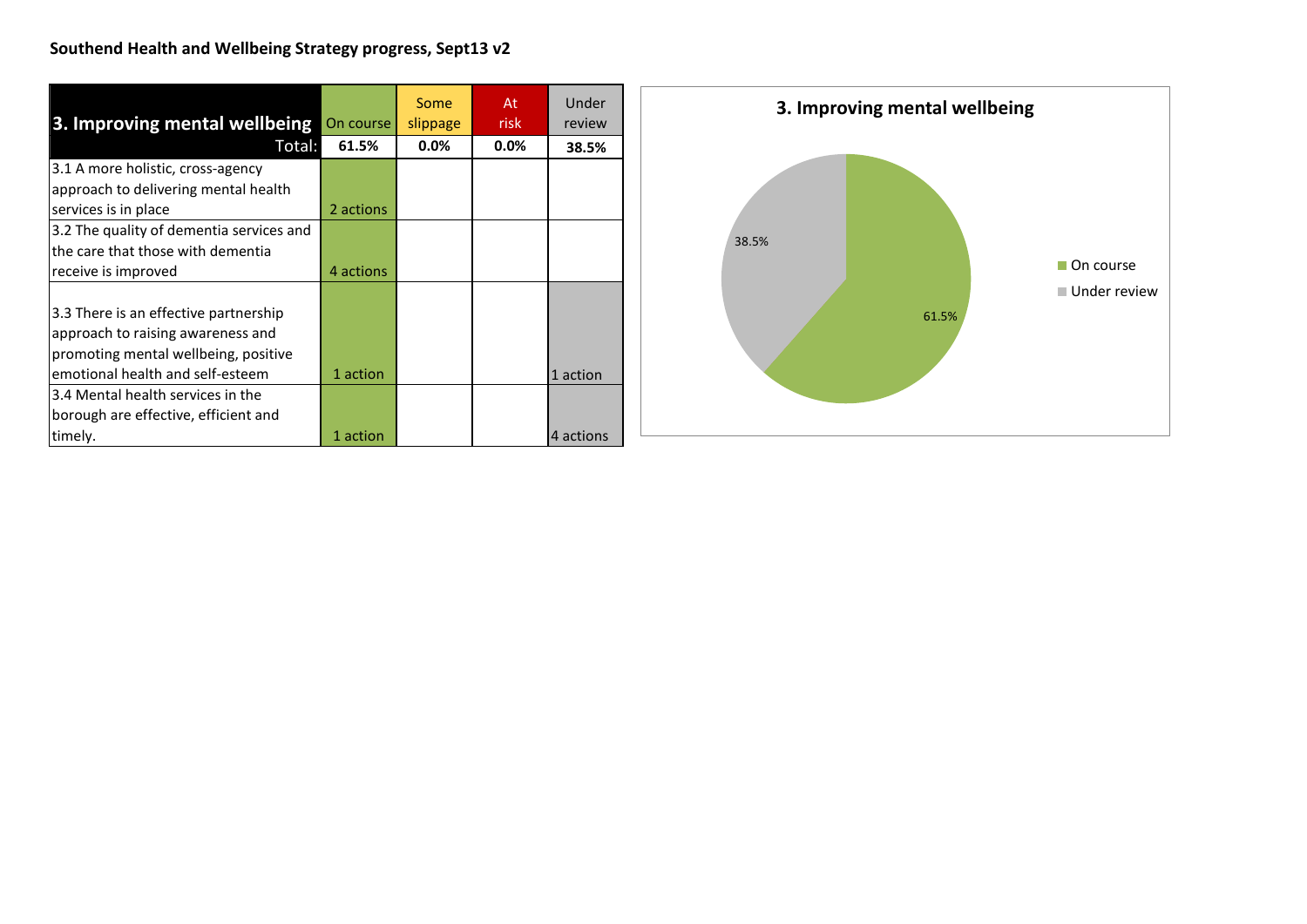| 4. A safer population                     |           | Some     | At   | Under    |
|-------------------------------------------|-----------|----------|------|----------|
|                                           | On course | slippage | risk | review   |
| Total:                                    | 50.0%     | 16.7%    | 0.0% | 33.3%    |
|                                           |           |          |      |          |
| 4.1 Rate of unintentional and deliberate  |           |          |      |          |
| injuries of children reduced              |           |          |      | 1 action |
| 4.2 Reduction of repeat referrals for a   |           |          |      |          |
| single victim of domestic abuse           |           |          |      | 1 action |
| 4.3 Number of children killed /seriously  |           |          |      |          |
| injured through road traffic accidents in |           |          |      |          |
| Southend are reduced                      | 1 action  |          |      |          |
|                                           |           |          |      |          |
| 4.4 Vulnerable adults and young people    |           |          |      |          |
| are safeguarded through elimination of    |           |          |      |          |
| maltreatment, neglect and abuse           | 2 actions |          |      |          |
| 4.5 An increase in the number of          |           |          |      |          |
| incidents referred to Essex Police that   |           |          |      |          |
| accurately reflect the prevalence of hate |           |          |      |          |
| crime                                     |           | 1 action |      |          |



| 4.5 | An increase in the number of incidents referred to Essex Police that                                                                                                                                        |                                           |                                                                                                                                                                                                                                                                                                                                                                                                                                                                                                                                                              |
|-----|-------------------------------------------------------------------------------------------------------------------------------------------------------------------------------------------------------------|-------------------------------------------|--------------------------------------------------------------------------------------------------------------------------------------------------------------------------------------------------------------------------------------------------------------------------------------------------------------------------------------------------------------------------------------------------------------------------------------------------------------------------------------------------------------------------------------------------------------|
|     | accurately reflect the prevalence of hate crime                                                                                                                                                             | <b>Completion measure</b>                 | Notes/Status                                                                                                                                                                                                                                                                                                                                                                                                                                                                                                                                                 |
|     | Work to ensure people with a learning disability have improved<br>awareness of what constitutes learning disability hate crime and<br>feel confident to report to Essex Police and Council via Safeguarding | Learning Disability hate crime reports to | The Safeguarding Adults Board & Southend<br>Learning Disability Partnership Board is<br>working with key partners to carry out a service<br>user and carer survey to assist us in<br>identifying whether learning disability<br>hatecrime is being experienced and identify<br>why people are not reporting incidents to the<br>police. The Learning Disability and Hate<br>Crime Safeguarding Group will be leading this<br>work when reformed under the refreshed<br>Iaunch of a Disability Hate Crime and<br>Safeguarding Group, which will be chaired by |
|     | Adults.                                                                                                                                                                                                     | police.                                   | Essex Police, accountable to both boards.                                                                                                                                                                                                                                                                                                                                                                                                                                                                                                                    |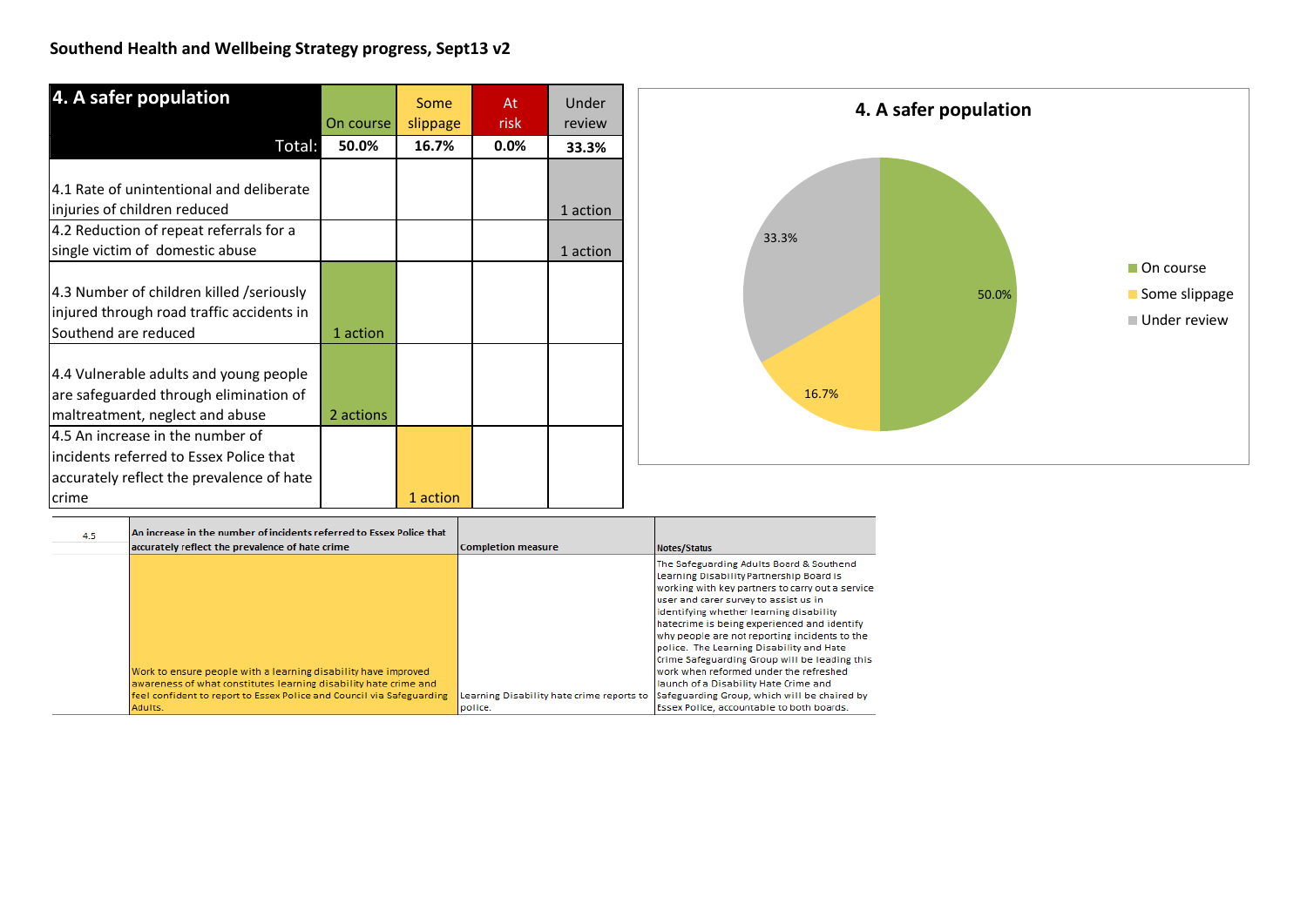| 5. Living independently                | On course | Some<br>slippage | At<br>risk | Under<br>review | 5: Living independently |
|----------------------------------------|-----------|------------------|------------|-----------------|-------------------------|
| Total:                                 | 75.0%     | $0.0\%$          | $0.0\%$    | 25.0%           |                         |
| 5.1 People feel more informed and      |           |                  |            |                 |                         |
| empowered to manage their own care     |           |                  |            |                 |                         |
| plan and their own budget and          |           |                  |            |                 | 25.0%                   |
| reablement where possible              | 4 actions |                  |            |                 |                         |
| 5.2 People are encouraged and feel     |           |                  |            |                 | On course               |
| supported to stay independent and live |           |                  |            |                 |                         |
| longer in their preferred place        | 2 actions |                  |            | 1 action        | ■ Under review          |
| 5.3 Maintain or increase the           |           |                  |            |                 | 75.0%                   |
| employment opportunities and support   |           |                  |            |                 |                         |
| for those with a physical or learning  |           |                  |            |                 |                         |
| disability and those suffering with a  |           |                  |            |                 |                         |
| mental health condition                |           |                  |            | 1 action        |                         |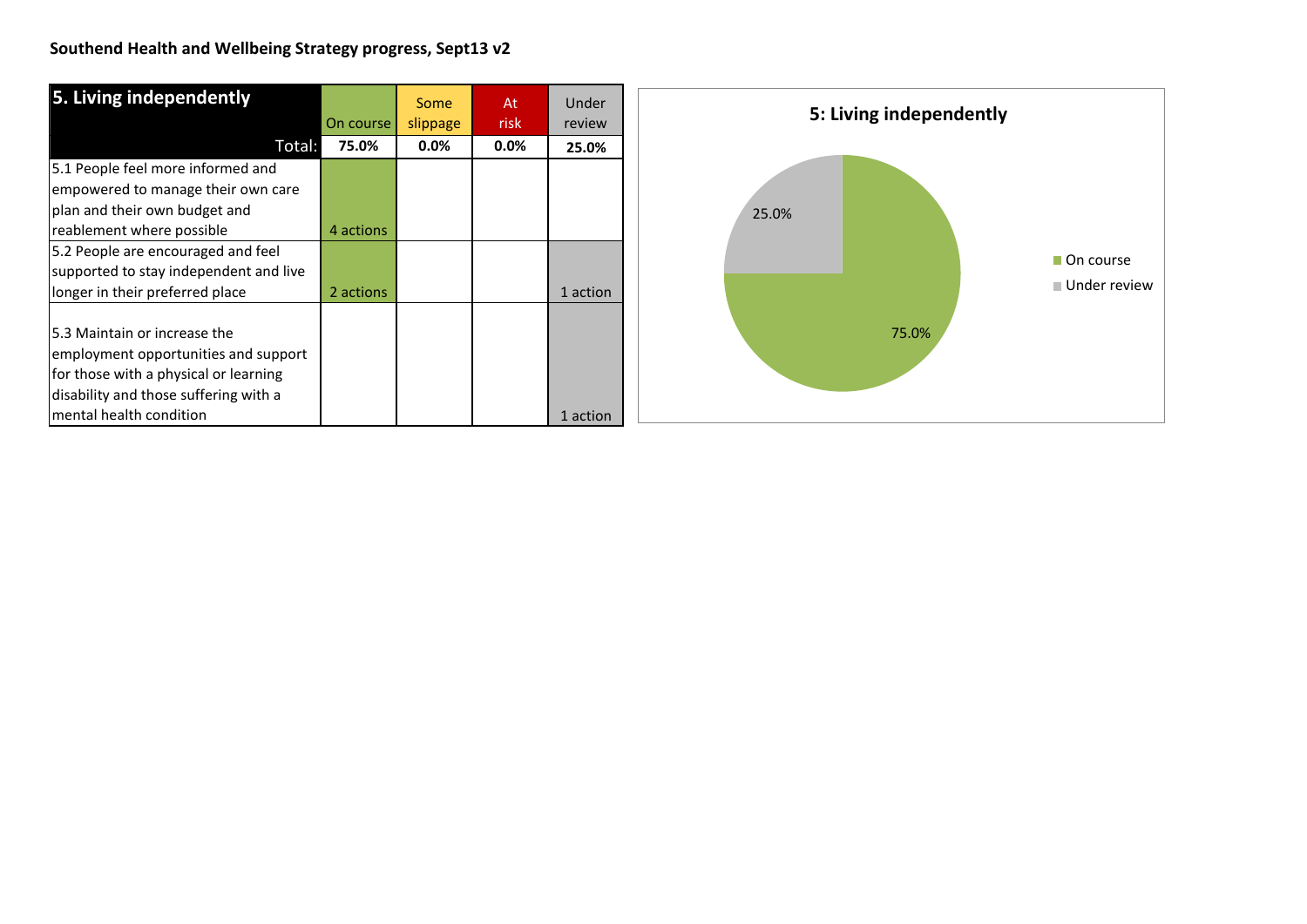| 6. Active and healthy ageing              | On course | <b>Some</b><br>slippage | At<br>risk | Under<br>review |
|-------------------------------------------|-----------|-------------------------|------------|-----------------|
| Total:                                    | 83.3%     | 0.0%                    | 0.0%       | 16.7%           |
|                                           |           |                         |            |                 |
| 6.1 Older people can more easily access   |           |                         |            |                 |
| appropriate services in relation to their |           |                         |            |                 |
| needs, particularly those people that are |           |                         |            |                 |
| in the most disadvantaged groups.         | 3 actions |                         |            |                 |
| 6.2 Social isolation in older people is   |           |                         |            |                 |
| reduced                                   |           |                         |            | 1 action        |
|                                           |           |                         |            |                 |
| 6.3 Carers in Southend receive fair and   |           |                         |            |                 |
| timely information, support and choice.   | 2 actions |                         |            |                 |

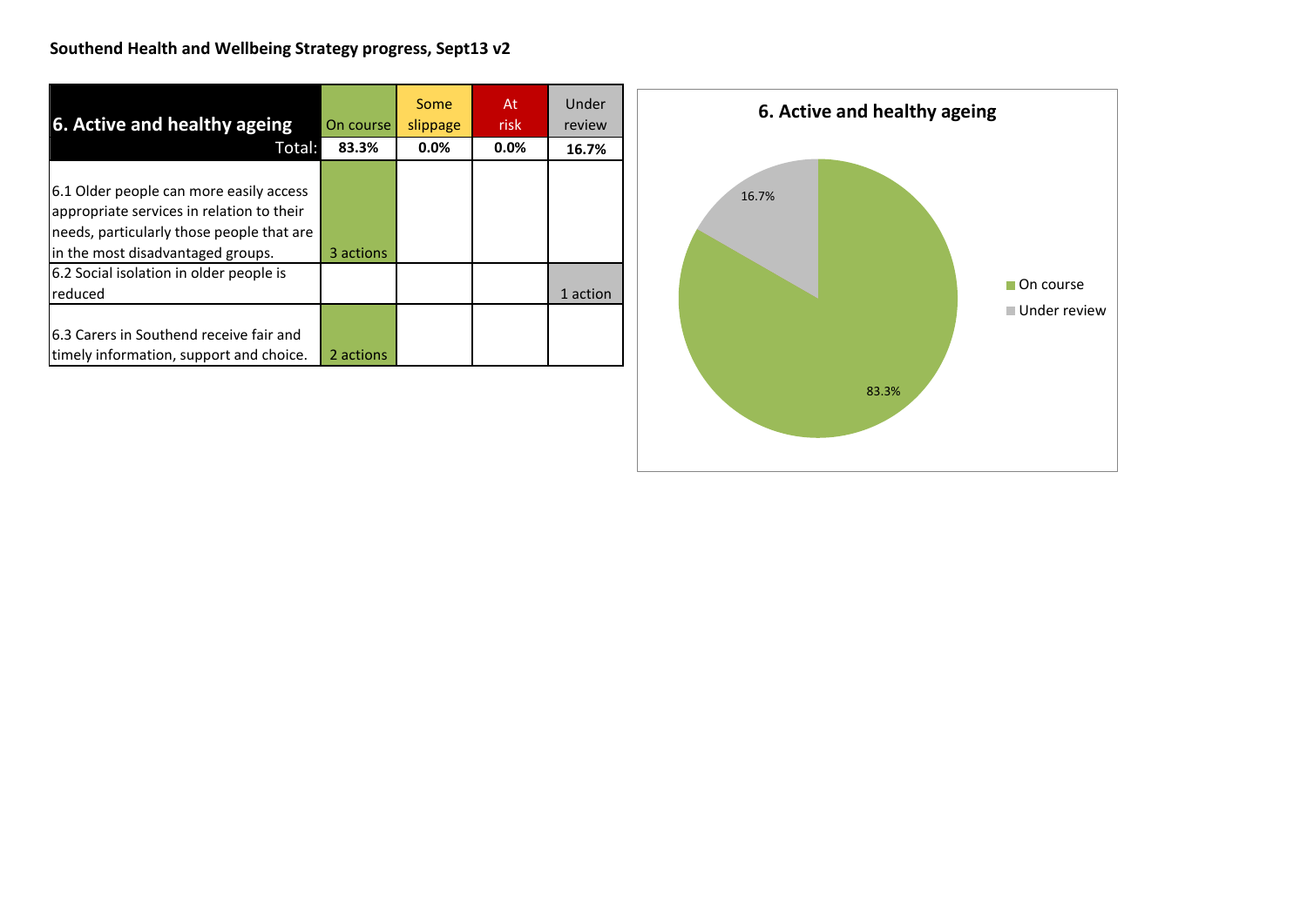| 7. Protecting health                       |           | Some     | At   | Under     |
|--------------------------------------------|-----------|----------|------|-----------|
|                                            | On course | slippage | risk | review    |
| Total:                                     | 58.3%     | 0.0%     | 0.0% | 41.7%     |
| 7.1 The burden of morbidity and            |           |          |      |           |
| mortality resulting from many infectious   |           |          |      |           |
| diseases and achieve herd immunity is      |           |          |      |           |
| reduced                                    | 1 action  |          |      |           |
|                                            |           |          |      |           |
| 7.2 The risk of infectious diseases        |           |          |      |           |
| spreading in the community is              |           |          |      |           |
| minimised, and infection is identified     |           |          |      |           |
| earlier in order to treat and minimise the |           |          |      |           |
| level of onward transmission               | 2 actions |          |      | 1 action  |
|                                            |           |          |      |           |
| 7.3 Disease is identified sooner in order  |           |          |      |           |
| to treat early and improve outcomes        | 1 action  |          |      | 4 actions |
| 7.4 Risks of cardiovascular disease are    |           |          |      |           |
| identified earlier                         | 1 action  |          |      |           |
|                                            |           |          |      |           |
| 7.5 The level of health harm caused by     |           |          |      |           |
| extremes of temperature is reduced         | 1 action  |          |      |           |
| 7.6 Health is protected by ensuring        |           |          |      |           |
| hygienic food production, storage and      |           |          |      |           |
| preparation and sale of food in hygienic   |           |          |      |           |
| conditions                                 | 1 action  |          |      |           |

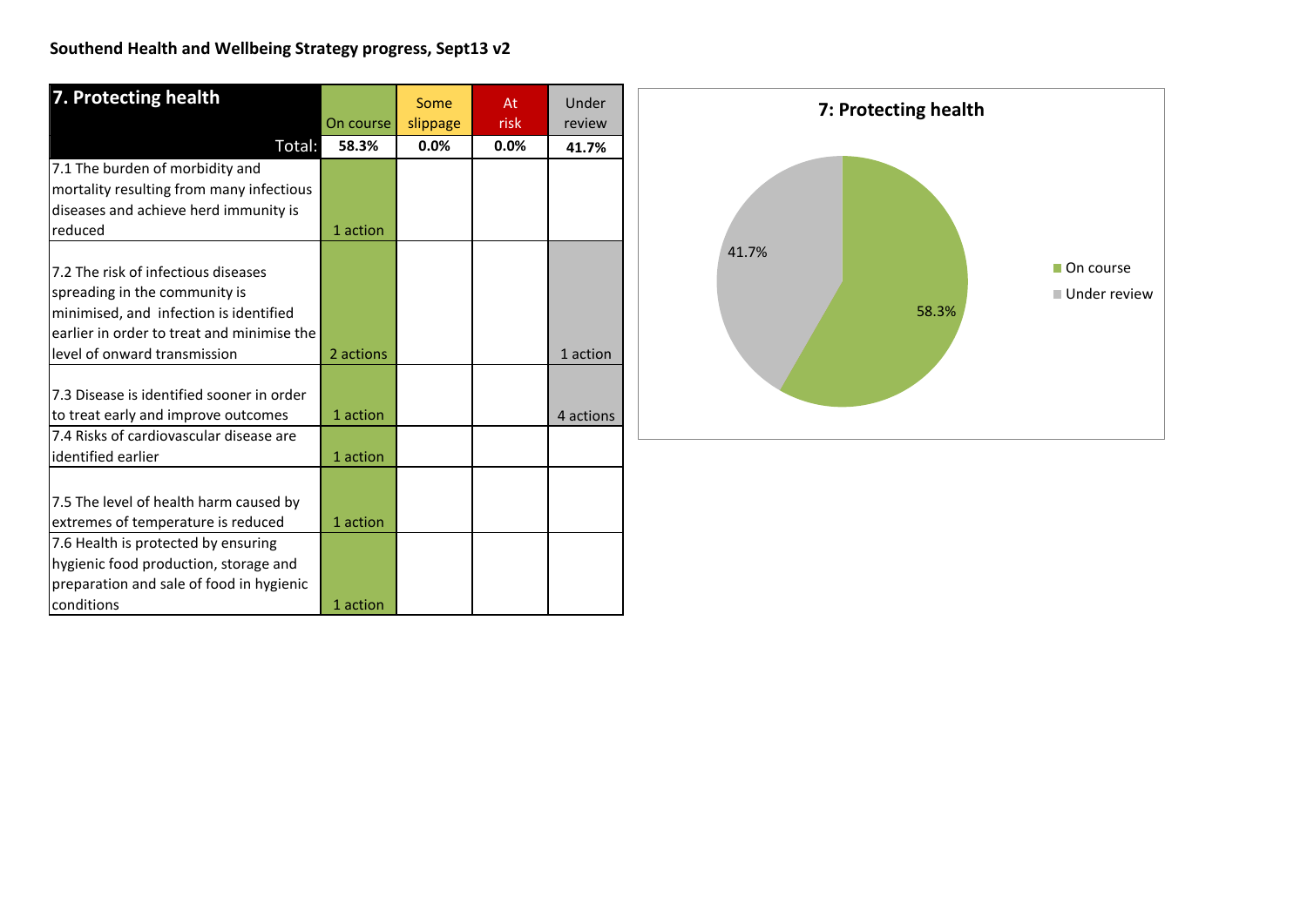|                                              |           | Some     | At   | Under  |
|----------------------------------------------|-----------|----------|------|--------|
| 8: Housing                                   | On course | slippage | risk | review |
| Total:                                       | 71.4%     | 28.6%    | 0.0% | 0.0%   |
| 8.1 The energy efficiency of homes in the    |           |          |      |        |
| town is improved                             | 2 actions |          |      |        |
|                                              |           |          |      |        |
| 8.2 Private rented properties are inspected  |           |          |      |        |
| and quality improvements are made            |           | 1 action |      |        |
| 8.3 Houses in Multiple Occupation are        |           |          |      |        |
| identified, brought up to standard and       |           |          |      |        |
| licensed                                     | 1 action  |          |      |        |
| 8.4 The Homelessness Prevention Strategy     |           |          |      |        |
| Action Plan is implemented                   |           | 1 action |      |        |
|                                              |           |          |      |        |
| 8.5 Rough sleeping continues to be tackled   | 1 action  |          |      |        |
| 8.6 The number of adapted properties         |           |          |      |        |
| which are recycled for use by those with the |           |          |      |        |
| greatest need is increased                   | 1 action  |          |      |        |
| 8.7 There is investment in providing         |           |          |      |        |
| adaptations to public and private            |           |          |      |        |
| properties.                                  | 1 action  |          |      |        |



| 8.2 | Private rented properties are inspected and quality improvements   |                                                      |                                              |
|-----|--------------------------------------------------------------------|------------------------------------------------------|----------------------------------------------|
|     | lare made                                                          | Completion measure                                   | Notes/Status                                 |
|     |                                                                    | Safely remove 200 Category 1 Hazards* from           |                                              |
|     |                                                                    | Private Rented Sector properties in 2013/14          |                                              |
|     | To identify and remedy the housing conditions which have a serious | $\frac{1}{2}$ (*As defined by the Housing Health and |                                              |
|     | negative impact on residents health and safety                     | Safety Rating System)                                | 41 Hazards removed at end of second quarter. |

| 8.4 |                                                                  |                                            |                                                       |
|-----|------------------------------------------------------------------|--------------------------------------------|-------------------------------------------------------|
|     | The Homelessness Prevention Strategy Action Plan is implemented  | Completion measure                         | Notes/Status                                          |
|     |                                                                  |                                            | Maintaining under 15 families in Temporary            |
|     |                                                                  |                                            | accommodation is a very stretching target given       |
|     |                                                                  | Number of families in temporary            | historical demand, target being looked at for re-     |
|     |                                                                  | accommodation to remain below 15           | profiling. From 01/04/13 - 31/08/13 we have           |
|     |                                                                  |                                            | prevented 158 homeless cases, accepted 41, and        |
|     | Continue to improve the effectiveness of homelessness prevention | Number of people assisted to remain in, or | rehoused 213 via cbl. This gives us a total so far of |
|     | support in the town                                              | to secure, accommodation in 2013/14 - 700  | 412, on track to achieve 700 this year.               |